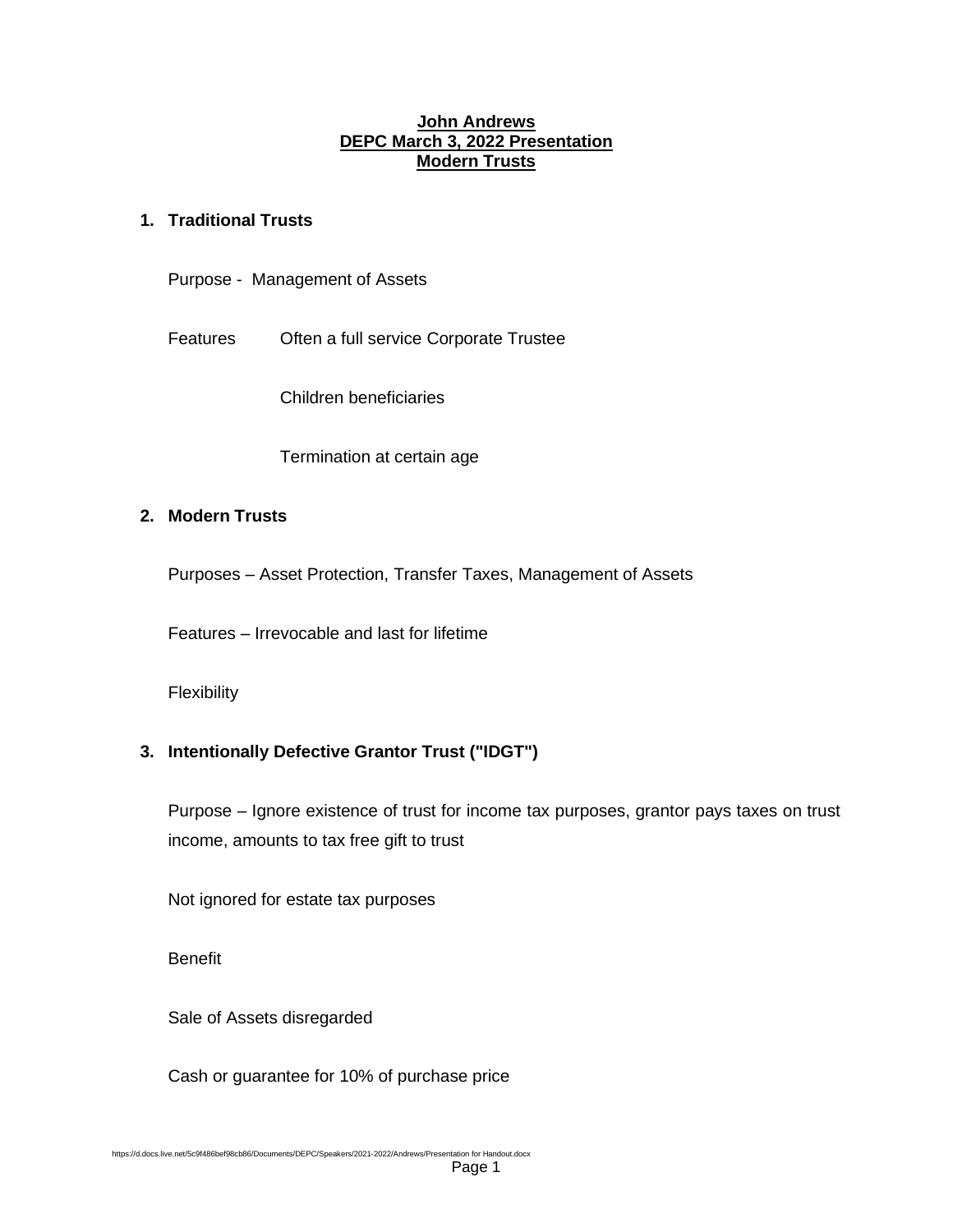Swap Power to achieve grantor status

## **4. Section 678 Trust / Beneficiary Defective Trust ("BDT")**

Structure - \$5,000 gift from third party Beneficiary is Trustee

Buy assets from beneficiary with promissory notes

Purpose – avoid estate inclusion of business opportunity or appreciating assets

Benefits – Realization of profit outside of taxable estate Retention of control and benefit of assets

Asset protection

Sale of assets disregarded

Withdrawal Power over all gifts to achieve Grantor status

Special Power of Appointment – control over disposition of assets on death

### **5. Spousal Lifetime Access Trust ("SLAT")**

Purpose – Use of transfer tax exemption

Typical structure – Spouses establish trust for each other and gift assets to trusts

Benefit – Asset Protection

Estate exclusion

Indirect access to assets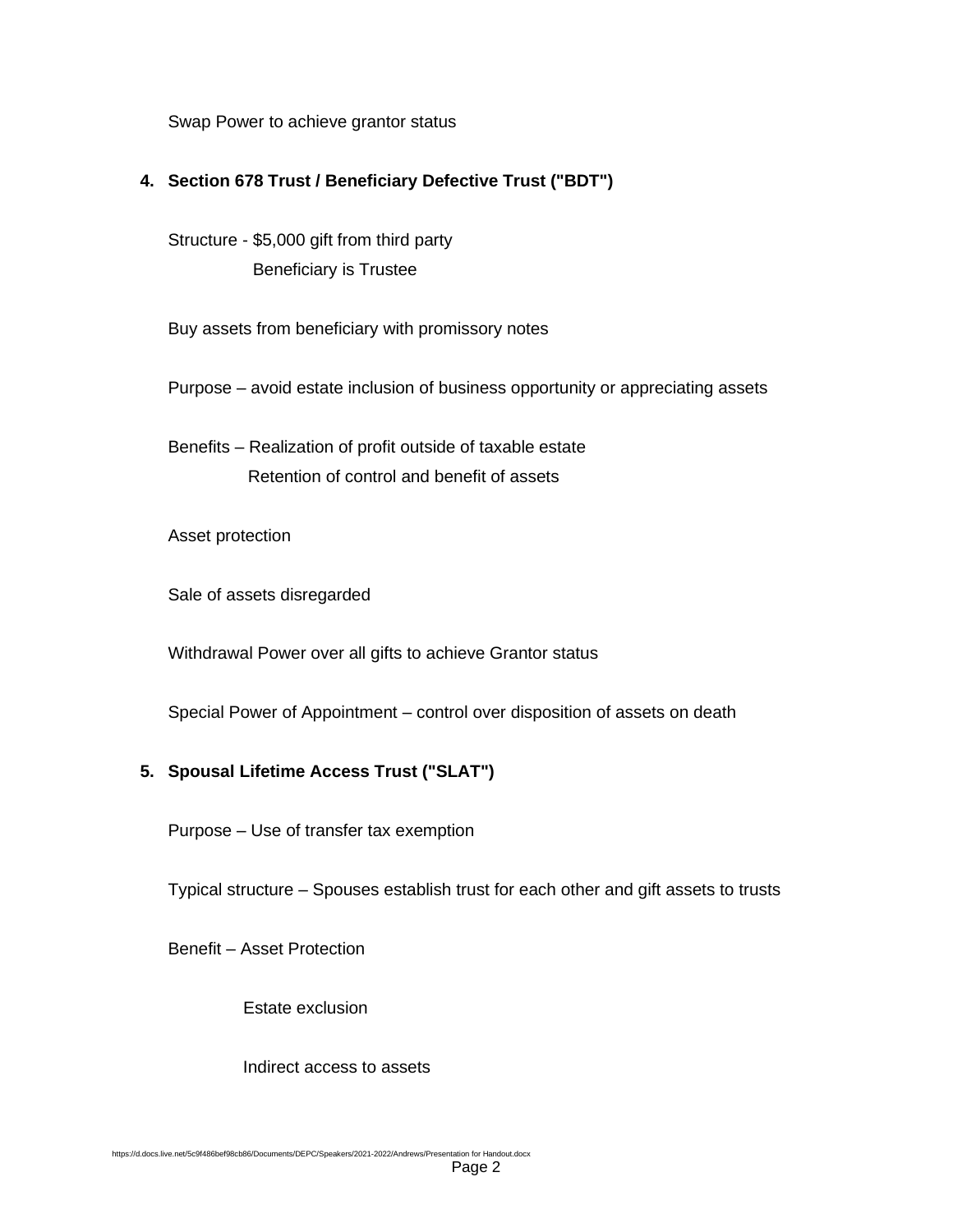Gifts of discounted assets such as limited partner interests in Family Limited Partnership

Non-reciprocal Trusts – Significant difference in trust terms, assets, trustees and beneficiaries

Trust for one spouse only for use of Estate Exemption

Special Power of Appointment – Flexibility to add beneficiaries from a class including Grantor. Avoid implied agreement to add Grantor

# **6. Domestic Asset Protection Trust ("DAPT")**

Traditional effects of self-settled trust: No asset protection, no exclusion from taxable estate

DAPT States – Nevada, Delaware, Alaska and 16 others

Chapter 166 of Nevada Revised Civil Statutes know as the Spendthrift Trust Act of Nevada

Section 166.015 provides that if Grantor is a beneficiary, Trustee must be either individual resident of Nevada or a trust company or bank with trust powers with an office in Nevada, and all or part of trust administration performed in Nevada

Section 166.040 requires that for a trust for Grantor's benefit to be not subject to creditors or Grantor, trust must:

- (1) Be irrevocable
- (2) Not require distributions to Grantor
- (3) Not be intended to hinder, delay or defraud known creditors
- (4) Not allow Grantor to make distributions to himself or herself without the consent of another person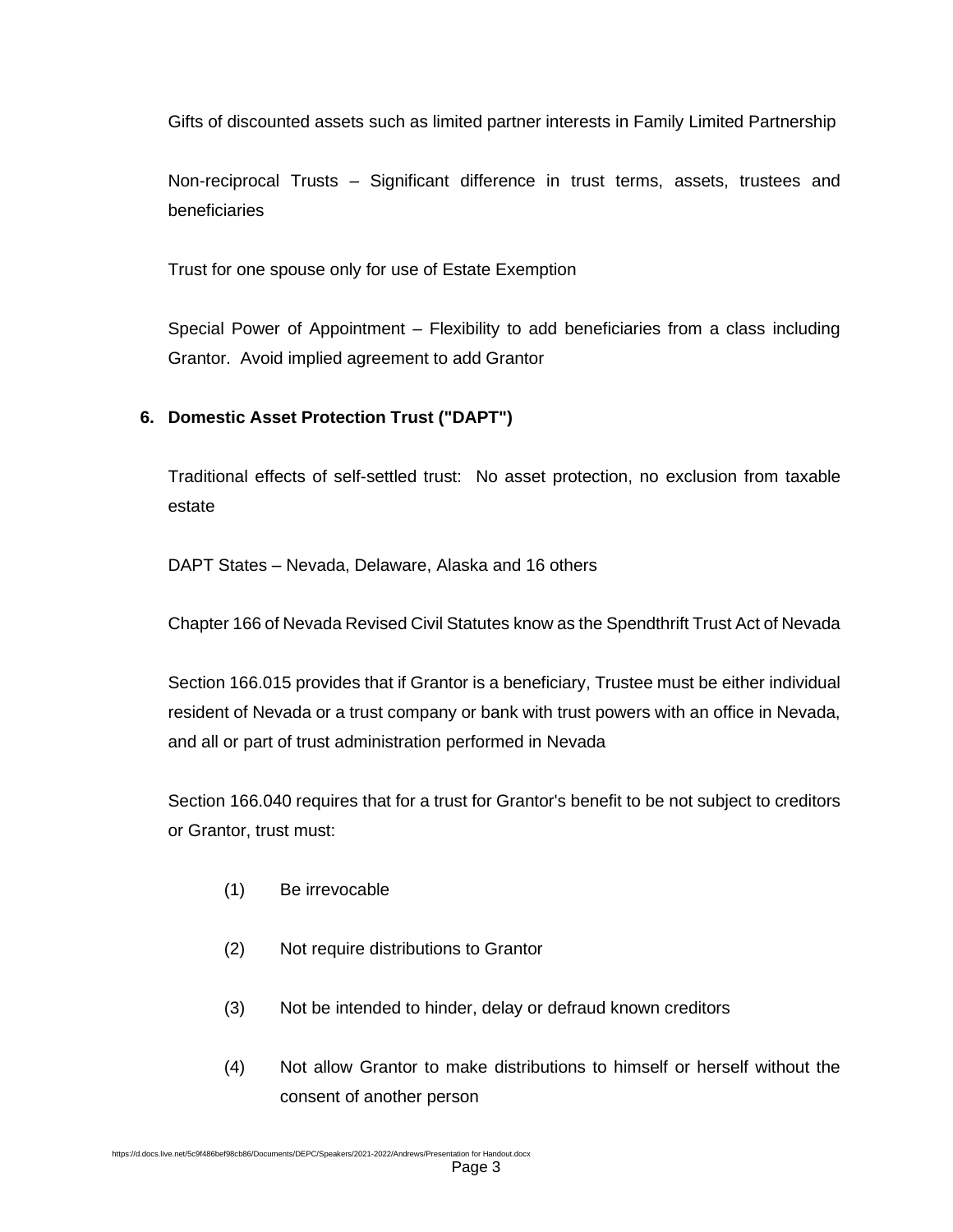Self-settled does not cause loss of asset protection, or loss of estate exclusion so long as no powers retained under IRC Section 2036 or 2038

Typical Structure –

Corporate Trustee in DAPT state acts as Distribution Trustee and Administrative Trustee

Investment Trustee – Client and/or family members

Reduced trustee costs compared to full service

Reduced liability exposure for family members

Useful for single persons to use exemption, or married couple wanting more access than SLAT

Assets can be owned by LLC formed in state of trust situs

Grantor or family members can be compensated for services rendered to LLC

Issues with effectiveness of trust for non-residents of DAPT state

Possible use of SLAT for one spouse and DAPT for other, differentiation

#### **7. Special Power of Appointment Trust**

Can form in any state. Grant an individual acting in a non-fiduciary capacity authority to direct the Trustee to make distributions or loans to the Grantor

Trustee has no discretion to add the grantor as a beneficiary

Avoid implied agreement with appointer to appoint the Grantor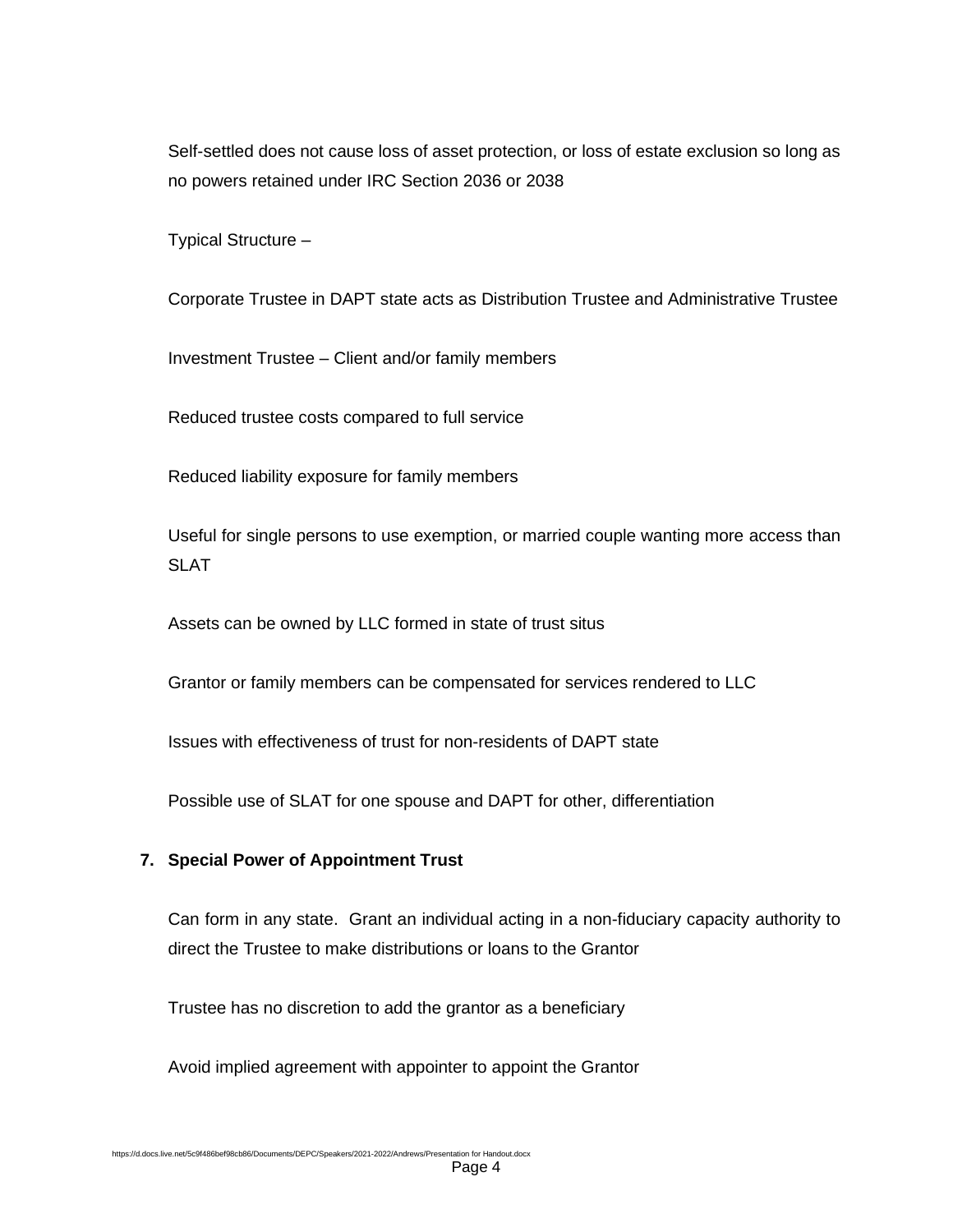Should avoid self-settled trust finding, protect assets and not cause estate inclusion.

## **8. Delegated Trusts**

Permitted in all states

Delegation of powers to agent is authorized in Section 113.018 of Texas Property Code

Trustee authority to delegate duties, usually investments, increases liability and cost to Trustee to vet and monitor the company managing the investments

Under Section 113.018(d), Trustee is liable to the trust or beneficiaries for the actions of the agent

### **9. Directed Trusts**

Allowed in DAPT states and in Texas under Texas Property Code 114.031, adopted in 2015

Allows non-Trustee or committee to direct the Trustee with respect to investments or distributions

Results in lower cost of Trustee and less liability exposure of family members.

#### **10. Trust Protector**

Person other than Grantor or beneficiaries appointed for protection of Trust

Developed in offshore trusts to give some control over offshore trustee

Authorized in Texas Property Code Section 114.0031, adopted in 2019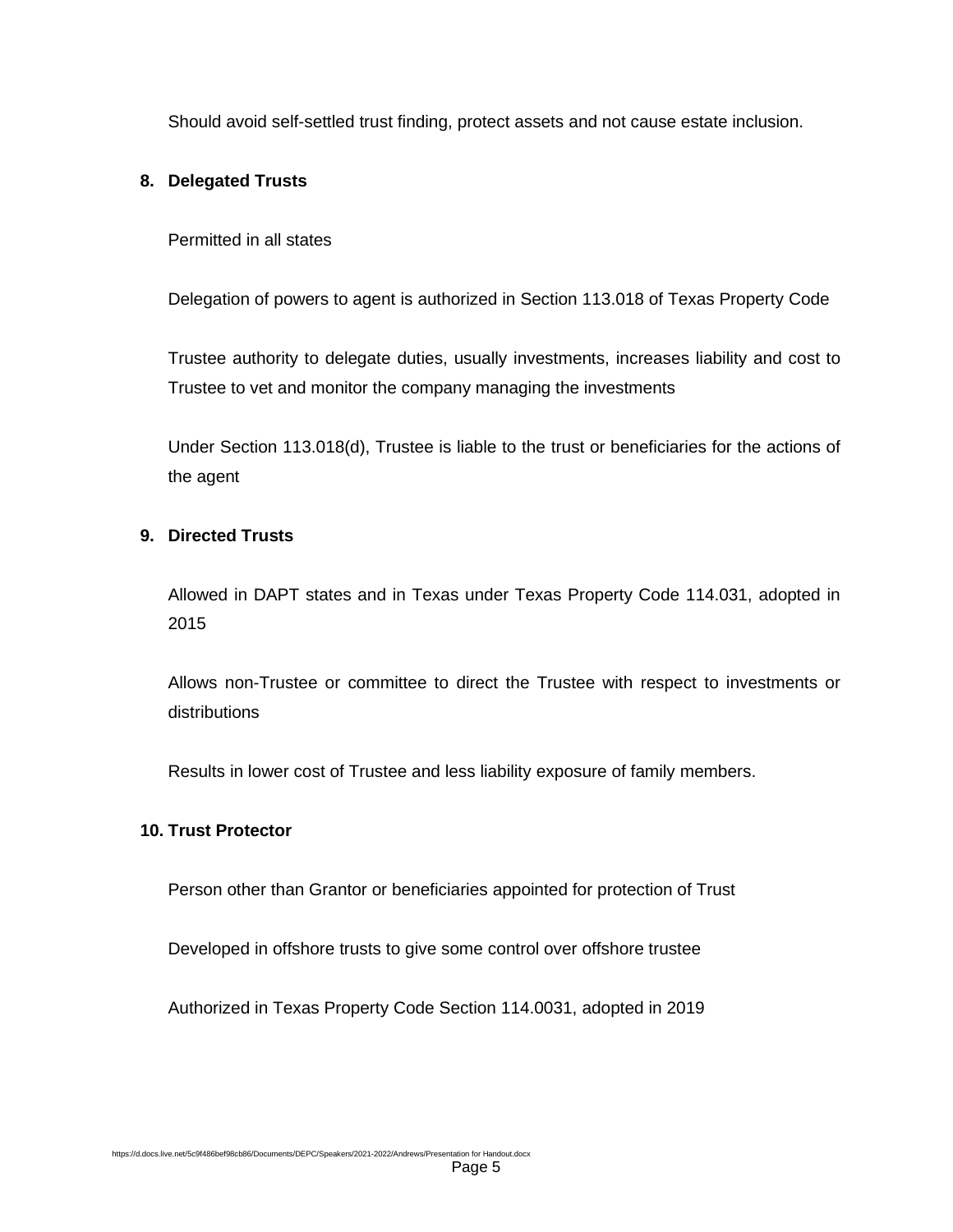Powers – Amend Trust

Terminate Trust

Change Trustees

Change Trust situs

Other powers

Provide for election and succession

Issues as to Fiduciary status, in Texas Section 114.0031 characterizes the protector as a fiduciary unless the protector's authority is limited to removing and appointing trustees or other advisors or protectors and the protector does not exercise the power to appoint himself or herself

### **11. Retirement Benefits Accumulation Provision**

SECURE Act of 2020

Avoid full distribution of trust assets from IRA to non-spouse within 10 years

#### **12. Modification of Existing Trusts**

Amendment by Grantor and beneficiaries, not a revocation. If the Grantor is alive and all of the beneficiaries consent, a Texas trust may be modified or terminated. Musick v. Reynolds, 798 S.W.2d 626 (Tex. Civ. App. – Eastland 1990), (no writ); Becknal v. Atwood, 518 S.W.2d 593 (Texas Civil App. - Amarillo 1975), (no writ); and Sayers v. Baker, 171 S.W.2d 547 (Texas Civ. App. – Eastland 1943), (no writ)

Judicial Modification, authorized under Section 112.054 of Texas Property Code expensive and privacy concerns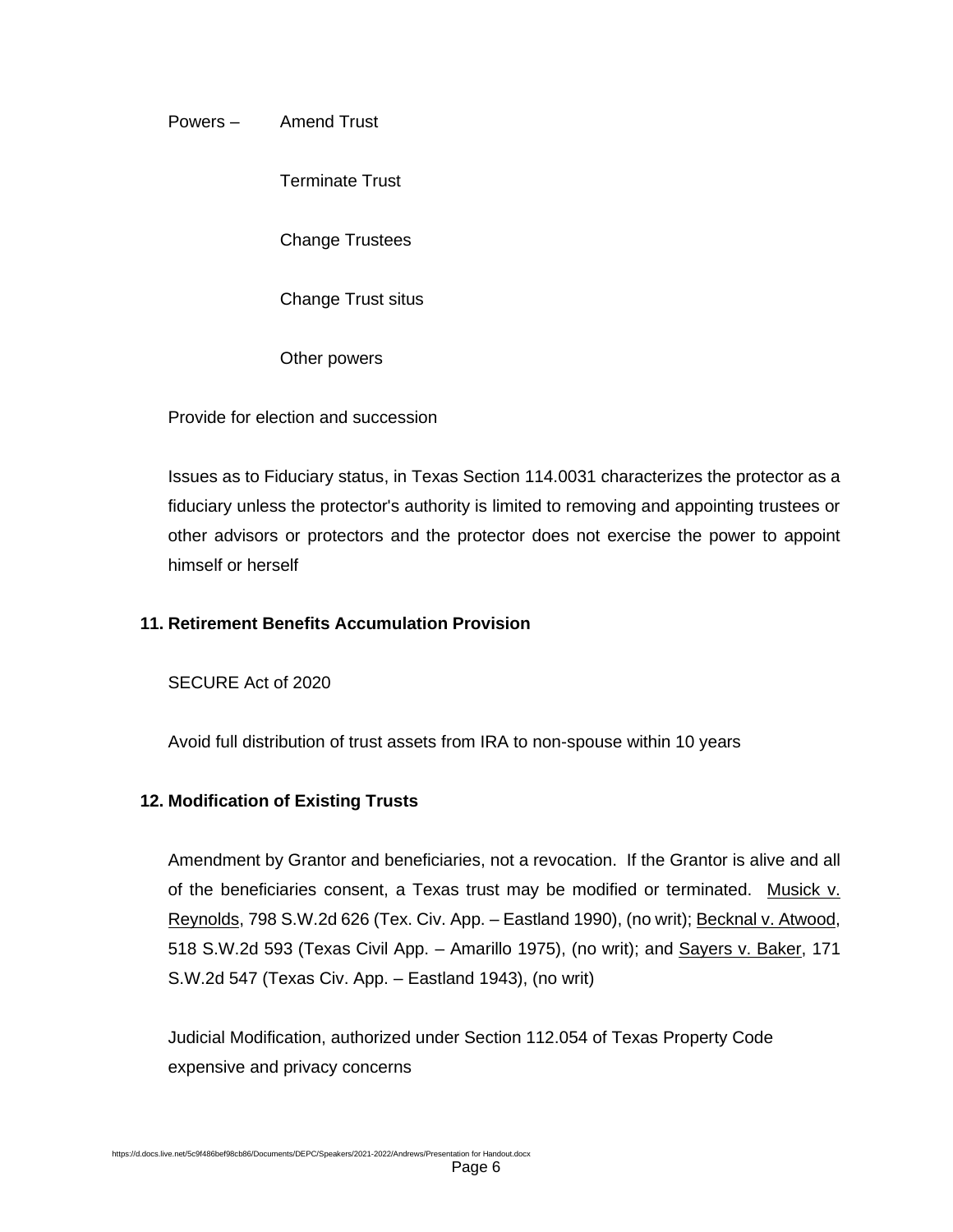Texas trusts can be modified by the Court under any of the following circumstances:

- (1) Purposes of trust have been fulfilled or have become impossible to fulfill;
- (2) Unforeseen circumstances require order to further purposes of trust;
- (3) Necessary to prevent waste or impairment of administration;
- (4) Necessary or appropriate to achieve Grantor's tax objectives;
- (5) Continuance of trust not necessary to achieve any material purpose and distribution bequest or deemed to consent; or
- (6) Order is not inconsistent with a material purpose of the trust and beneficiaries consent or deemed to consent

### **13. Merger of new and old trusts**

Section 112.057(c) of the Texas Property Code permits a trustee to combine two or more trusts into a single trust "if the result does not impair the right of any beneficiary or adversely affect achievement of the purposes of one of the separate trusts." Notice of a proposed combination must be given to the beneficiaries at least 30 days before the effective date, and the beneficiaries may waive the notice.

#### **14. Sale of assets from old trust to new trust**

Often used for life insurance trusts because of three year rule

# **15. Decanting of old trust to new trust**

Section 112.072 of the Texas Property Code adopted in 2013, permits a Trustee with full discretion to distribute principal, to distribute all or part of the principal for another trust benefiting one or more than one beneficiary of the first trust. Section 112.073 protects a trustee with limited discretion to distribute principal (such as most trustees whose